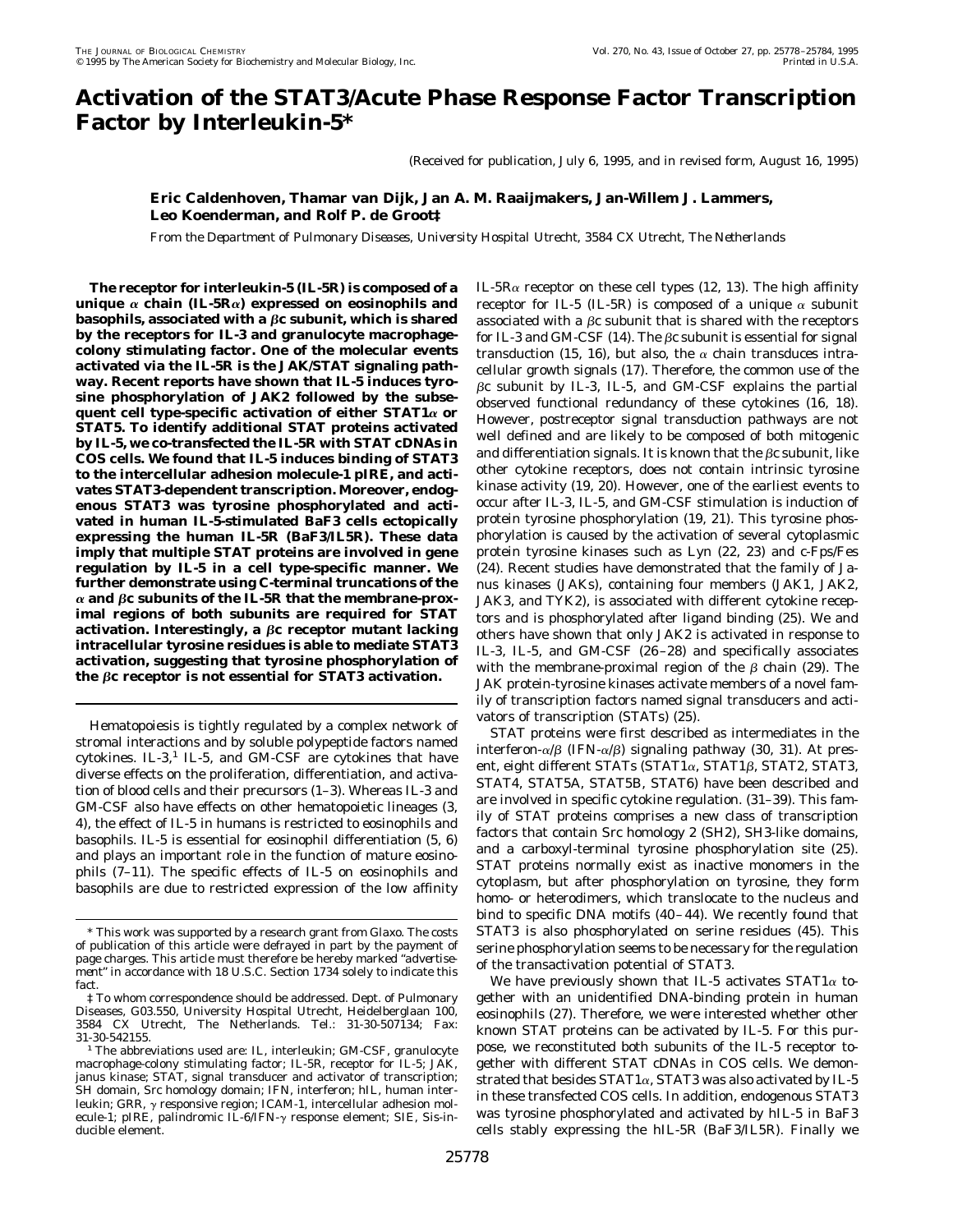demonstrate, using carboxyl-terminal truncations of both the  $\alpha$ and  $\beta$  subunits, that the membrane-proximal region of both subunits are necessary for STAT3 activation.

### MATERIALS AND METHODS

*Cell Culture, Reagents, and Antibodies—*Monkey COS-1 cells were cultured in Dulbecco's modified Eagle's medium (Life Technologies, Inc.) supplemented with 10% heat inactivated fetal calf serum. A mouse IL-3-dependent pro-B cell line, BaF3, and BaF3 cells expressing the wild type human IL-5 receptor  $\alpha$  and  $\beta$  subunits (BaF3/IL5R) were maintained in RPMI 1640 supplemented with 10% Hyclone serum and the appropriate cytokine. Parental BaF3 cells were grown in medium with  $10^{-10}$  M mouse IL-3 (Genzyme, Cambridge, MA), BaF3/IL5R cells were grown in medium with  $10^{-10}$  M hIL-5 (a kind gift of Dr. D. Fattah, Glaxo Group Research, Greenford, United Kingdom) and 1 mg/ml G418 (Life Technologies, Inc.). Anti-phosphotyrosine monoclonal antibody (4G10) was obtained from UBI (Lake Placid, NY). The monoclonal antibody directed against  $STAT1\alpha/\beta$  was purchased from Transduction Laboratories (Lexington, Kentucky). The STAT3 rabbit polyclonal antibody was obtained from Santa Cruz Biotechnology (Santa Cruz, California).

*Synthetic Oligonucleotides and Plasmid Construction—*Oligonucleotides with the following sequences were used in this study (only the top strands are shown): the human ICAM-1 pIRE, 5'-AGCTTAGGTTTC-CGGGAAAGCAC-3'; a mutant pIRE, 5'-AGGCGCGAGGTTAGCGGT-**CAAGCAGCACCGC-3'**; the *c-fos* SIEm67, 5'-GTGCATTTCCCGTA-AATCTTGTCTACAATTC-3'; and the FcyRI GRR, 5'-AGCTTGA-GATGTATTTCCCAGAAAAGA-3'. The 2xpIREtkluc reporter construct has been described by us previously (43); also the pSV-lacZ expression vector has been described previously (46). The reporter plasmids 4xIREtkCAT and 4xGRRtkCAT were constructed by cloning four oligonucleotides containing either the pIRE or GRR in the *Hin*dIII site upstream of the thymidine kinase minimal promoter in pBLCAT2.  $pSGhSTAT1\alpha$  was constructed by inserting the cDNA for human STAT1<sup>a</sup> from pMNC91 (47) into the *Not*I/*Bam*HI sites of pSG513 (48). pSGhSTAT3 was constructed by inserting the human STAT3 cDNA isolated from a human eosinophil cDNA library into PSG513. pSGm-STAT4 was constructed by inserting the cDNA for mouse STAT4 from Rc/CMV-STAT4 (32) into the *Hin*dIII/*Sma*I sites of pSG513. pSGsh-STAT5 was constructed by inserting the cDNA for sheep STAT5 (MGF) from pXM-STAT5 (49) into the *Hin*dIII/*Not*I sites of pSG513. pSGh-STAT6 was constructed by inserting the cDNA for human STAT6 (IL-4STAT) from TPU231 (38) into the *Eco*RI/*Xho*I sites of pSG513.  $pSGhIL5R\alpha$  was constructed by inserting the cDNA for the human IL-5<sup>a</sup> receptor from pBKhIL5R<sup>a</sup> (50) into the *Not*I/*Kpn*I sites of  $pSG513. pSGhIL5R\beta$  was constructed by inserting the cDNA for the human bc subunit from pSV532 (14) into the *Eco*RI sites of pSG513. For construction of the c-terminal deletions of the IL-5 receptor  $\alpha$  and  $\beta$ chains, stop codons where introduced at the indicated amino acids using PCR.

*Generation of Stable Transfectants—*Plasmid DNAs of the human IL-5R $\alpha$  and  $\beta c$  containing the neomycin resistance gene were transfected into the BaF3 cells by using electroporation as described previously (21), and transfectants were selected using G418 (1 mg/ml). Expression of the  $\alpha$  and  $\beta c$  subunits was verified by PCR analysis and by growth in the presence of hIL-5.

*Transient Transfection—*For transfection experiments, COS cells were split 1:3 in 6-well plates (Costar), and 2 h later the cells were transfected with 10  $\mu$ g of supercoiled plasmid DNA by the calcium phosphate coprecipitation technique (51). Following 16 –20 h of exposure to the calcium-phosphate precipitate, medium was refreshed, and cells were incubated for 16 h with IL-5. Transfected cells were subsequently harvested for luciferase assay (52) and lacZ determination (53).

*Gel Retardation Assay—*Nuclear extracts were prepared from unstimulated and stimulated COS and BaF3 cells following a previously described procedure (54). Oligonucleotides were labeled by filling in the cohesive ends with  $\left[\alpha^{-32}P\right]$ dCTP using Klenow fragment of DNA polymerase I. Gel retardation assays were carried out according to published procedures with slight modifications (30). Briefly, nuclear extracts (10  $\mu$ g) were incubated in a final volume of 20  $\mu$ l, containing 10 mM HEPES, pH 7.8, 50 mm KCL, 1 mm EDTA, 5 mm MgCl<sub>2</sub>, 10% (v/v) glycerol, 5 mm dithiothreitol, 2  $\mu$ g of poly(dI-dC) (Pharmacia Biotech Inc.), 20  $\mu$ g of bovine serum albumin, and 1.0 ng of 32P-labeled ICAM1-pIRE oligonucleotide for 20 min at room temperature. In competition experiments, extracts were incubated for 5 min with the indicated molar excess of unlabeled oligonucleotide prior to the addition of labeled oligonucleotide. Identification of the different DNA binding proteins was per-

*Immunoprecipitation and Western Blotting—*Unstimulated and IL-5 stimulated BaF3 cells were incubated with lysis buffer (20 mm Tris, pH 7.4, 150 mM NaCl, 1% Nonidet P-40, 0.1% SDS, 0.5% sodium deoxycholate, 5 mm EDTA, Na<sub>3</sub>VO<sub>4</sub>, 10  $\mu$ g/ml aprotinine, 1 mm phenylmethylsulfonylfluoride, 1 mm leupeptin) for 15 min on ice. The lysate was centrifuged to remove nuclei and cellular debris. The cell lysates were incubated with the anti-STAT3 polyclonal antibody for 1 h at 4 °C. Immune complexes were then precipitated with protein A-Sepharose for 1 h at 4 °C, washed 3 times with lysis buffer, and boiled in 1.0  $\times$ Laemmli's sample buffer. The proteins were electrophoresed on a SDSpolyacrylamide gel and transferred to nitrocellulose membrane. After blocking in TBST (150 mM NaCl, 10 mM Tris, pH 8.0, 0.3% Tween 20) with 5% bovine serum albumin, the membrane was either incubated with the anti-phosphotyrosine (4G10) monoclonal antibody or with the polyclonal anti-STAT3 antibody. Between the incubation with 4G10 and STAT3 antibodies, the membrane was stripped with 1% SDS, 30 mm Tris, pH 8.0, 50 mm  $\beta$ -mercaptoethanol for 2  $\times$  15 min at 55 °C. After washing 3 times with TBST, the membrane was incubated for 1 h with peroxidase-conjugated rabbit anti-mouse or swine anti-rabbit antibodies, respectively. In both cases, the membrane was washed 5 times with TBST, and immunoprecipitated proteins were visualized with enhanced chemiluminescence (ECL, Amersham Corp.).

# RESULTS

*Reconstitution of the IL-5 Receptor in COS Cells Results in STAT3 Activation by IL-5—*We have previously shown that IL-5 treatment of human eosinophils activates the binding of multiple protein complexes to the pIRE from the ICAM-1 promoter (27). We also demonstrated that one of these complexes contained STAT1 $\alpha$  (p91) by using STAT1 $\alpha$  specific antibodies. However, the identity of the other DNA-binding proteins activated by IL-5 remained unknown. One approach to define whether IL-5 can also activate other known members of the STAT family is to reconstitute STAT activation by IL-5 in COS cells. We therefore transiently transfected these cells with expression vectors encoding the human IL-5R $\alpha$  and IL-5R $\beta$  subunits in combination with expression vectors encoding the different STAT members. These were co-transfected together with a reporter construct containing 2 pIRE sequences coupled to the thymidine kinase (tk) promoter and the luciferase (luc) gene (2xpIREtkluc). We previously identified this pIRE sequence from the ICAM-1 promoter to bind IL-6- and IFN- $\gamma$ induced DNA-binding proteins (43). We analyzed STAT activation by IL-5 through the measurement of luciferase activity. As can be seen in Fig. 1, COS cells transfected with the pSG5 expression vector without STAT cDNAs showed an IL-5-dependent 2-fold increase in luciferase activity, which is probably due to endogenous STATs in COS cells. Overexpression of  $hSTAT1\alpha$  resulted in an IL-5-dependent 2-fold increase of luciferase activity compared with cells transfected with pSG5. Surprisingly, IL-5 also activated hSTAT3, which resulted in a 14-fold increase of luciferase activity. As a control for ligand specificity, we transfected COS cells with the cDNA for STAT3 and treated the cells with IFN-y. We observed that STAT3 was not activated by IFN- $\gamma$ , whereas IFN- $\gamma$  was able to activate  $STAT1\alpha^2$ 

Furthermore, we observed no effect of IL-5 on luciferase activity after cotransfection of the cDNAs encoding for STAT4, STAT5, and STAT6 (Fig. 1). These results show that IL-5 can activate the transactivation potential of both  $STAT1\alpha$  and STAT3 in COS cells.

Since DNA-binding is a prerequisite for transactivation, we tested nuclear extracts from untreated and IL-5-stimulated COS cells transfected with STAT3. Indeed, when COS cells were stimulated with IL-5 for 30 min, a single DNA binding complex is induced using the ICAM-1 pIRE as a probe (Fig. 2).

 $2$  E. Caldenhoven and R. de Groot, unpublished observation.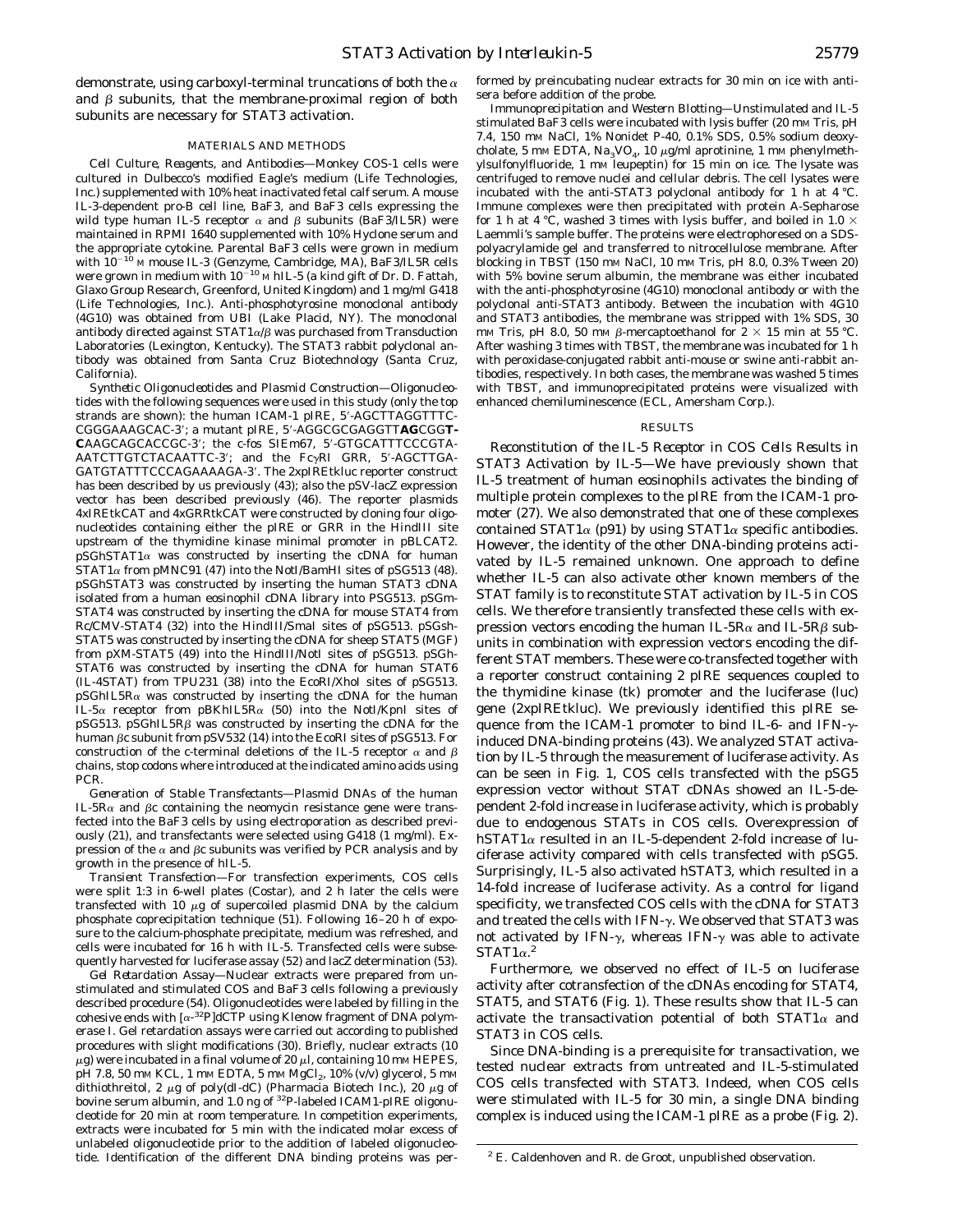

FIG. 1. **Transactivation by STAT3 is induced in response to hIL-5.** Monkey COS cells were transiently transfected by calcium phosphate precipitation with 2  $\mu$ g of 2xIREtkluc reporter construct, 0.5  $\mu$ g of hIL-5R $\alpha$  cDNA, 0.5  $\mu$ g of hIL-5R $\beta$  cDNA, 4  $\mu$ g of pSG5 (*lane 1*), 4  $\mu$ g of hSTAT1 $\alpha$  cDNA (*lane 2*), 4  $\mu$ g of hSTAT3 cDNA (*lane 3*), 4  $\mu$ g of mSTAT4 cDNA (*lane 4*), 4 <sup>m</sup>g of shSTAT5 cDNA (*lane 5*), 4 <sup>m</sup>g of hSTAT6 cDNA (*lane 6*) and 2  $\mu$ g of a  $\beta$ -galactosidase expression vector (pSV-lacZ) as a control for transfection efficiency. 1 day after transfection, cells were incubated for 16 h with IL-5. The cells were then harvested, and  $\beta$ -galactosidase and luciferase activities were determined. Luciferase activities were normalized to  $\beta$ -galactosidase activities. -Fold induction of luciferase activity in IL-5 treated (*gray bars*) compared with untreated control cells (*black bars*) is shown. Values represent the averages of four different experiments  $\pm$  S.E. IL-5 clearly enhances IL-6/IFN- $\gamma$  response element activation by STAT1 $\alpha$  and STAT3.



FIG. 2. **hIL-5 induces a DNA binding complex containing STAT3.** The hIL-5 receptor and STAT3 were expressed in COS cells. These cells were either untreated or treated for 30 min with IL-5, after which nuclear extracts were prepared. Nuclear extract were assayed for binding to the 32P-labeled ICAM-1 pIRE in bandshift experiments. For competition experiments, extracts were preincubated for 5 min with a 50-fold molar excess of unlabeled oligonucleotide as indicated. For identification of the STAT proteins, the extracts were incubated with either anti-STAT1 $\alpha$ , anti-STAT3 antibodies, or nonimmune serum for 30 min before the addition of the 32P-labeled ICAM-1 pIRE. IL-5 clearly induces binding of STAT3 to the ICAM-1 pIRE.

This is a specific binding complex because it could be competed with an excess of unlabeled pIRE, whereas a nonspecific competitor (SP1) was unable to compete for binding. To confirm that this DNA-binding protein was STAT3, we preincubated nuclear extracts with antibodies against STAT3. As shown in Fig. 2, this antibody against STAT3 binds to the DNA-protein complex and is therefore not able to migrate into the gel. In contrast, a control preincubation with  $STAT1\alpha$  antibodies had no effect on this DNA-protein complex. These results indicate that IL-5 activates STAT3 binding to the ICAM-1 pIRE.



FIG. 3. **hIL-5 induced STAT3 activity is not restricted to the ICAM-1 pIRE.** *A*, COS cells expressing the hIL-5 receptor and STAT3 were stimulated with IL-5 for 30 min. Nuclear extracts were prepared and incubated with a <sup>32</sup>P-labeled ICAM-1 pIRE. For competition experiments, extracts were pre-incubated for 5 min with a 50-fold molar excess of unlabeled oligonucleotide as indicated. IL-5-induced STAT3 can bind to other STAT binding sites. *B*, COS cells were transient transfected with the IL-5R $\alpha$ , IL-5R $\beta$ , and STAT3 cDNAs together with either a 4xIREtkCAT or a 4xGRRtkCAT reporter construct. 1 day after transfection, cells were stimulated with IL-5 and harvested after 16 h. Chloramphenicol acetyltransferase assays were performed with  $\beta$ -galactosidase-normalized samples, and -fold induction was calculated relative to untreated cells. Values represent the averages of three different experiments  $\pm$  S.E. IL-5 induces activation of both IRE- and GRRcontaining promoters by STAT3.

We further characterized the DNA-binding specificity of the IL-5-induced STAT3 complex. These experiments were performed with nuclear extracts from COS cells transfected with the IL-5R and STAT3 and treated with IL-5 for 30 min. The ICAM-1 pIRE was used as a radioactive probe, and as competitors we used the IFN- $\gamma$  activating site elements from the c-fos (SIEm67) (40) and the FcgRI promoter (GRR) (41). Fig. 3*A* shows that competition with a 50-fold molar excess of either the pIRE or SIEm67 oligonucleotides completely inhibited binding of STAT3 to the ICAM-1 pIRE, whereas a mutant ICAM-1 pIRE was unable to compete for binding. Competition with the GRR sequence resulted in a decrease of STAT3 binding to the pIRE, suggesting that the pIRE is a better binding site for STAT3 than the GRR. We also tested the transcriptional activity of STAT3 mediated on the GRR sequence. We therefore inserted four copies of the GRR sequence in front of a tkCAT reporter plasmid. This 4xGRRtkCAT reporter construct was transfected in COS cells together with cDNAs encoding the IL-5R $\alpha$  and  $\beta$ c subunits and STAT3. As shown in Fig. 3*B*, overexpression of the IL-5R and STAT3 in the presence of IL-5 resulted in a 40-fold induction of luciferase activity mediated via the GRR sequence. The increase in luciferase activity is comparable with the IL-5-induced transactivation of a 4xpIREtkCAT reporter construct. Taken together, these results show that IL-5 is capable of activating STAT3 in COS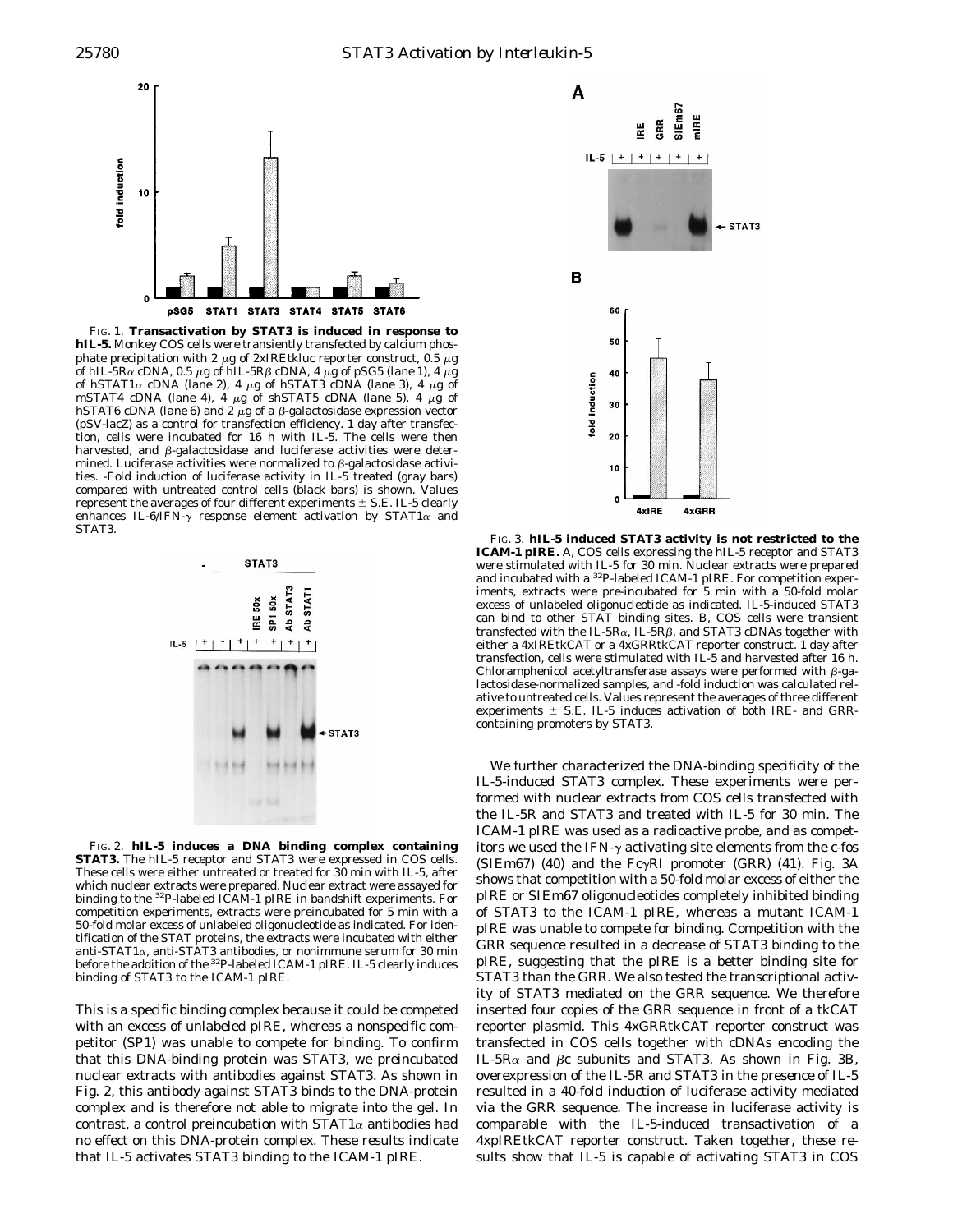

FIG. 4. **Tyrosine phoshorylation and activation of STAT3 by hIL-5 in BaF3/IL5R cells.** BaF3 cells stably expressing the hIL-5 receptor (BaF3/IL5R) were untreated or treated with hIL-5 for 15 min. *A,* endogenous STAT3 was immunoprecipitated from these BaF3/IL5R cells with a monoclonal antibody specific against STAT3. Immunoprecipitates were analyzed by Western blotting with the phosphotyrosinespecific antibody 4G10 (*left panel*). The membrane was stripped and reprobed with the STAT3 specific antibody (*right panel*). hIL-5 clearly induces phosporylation of STAT3 on tyrosine residues. *B*, nuclear extracts from these BaF3/IL5R cells were analyzed in a bandshift assay using the ICAM-1 pIRE as a probe. The extracts from hIL-5-stimulated cells were incubated with either anti-STAT1 $\alpha$ , anti-STAT3 antibodies, or nonimmune serum. The hIL-5-induced pIRE binding complex contains both STAT1 $\alpha$  and STAT3.

# cells.

*IL-5 Induces Tyrosine Phosphorylation and DNA Binding of STAT3 in BaF3/IL5R Cells—*Since the results described above were obtained using transiently transfected cells overexpressing STAT3, we next addressed the question of whether endogenous STAT3 could be activated by hIL-5. For this purpose, we used the IL-3-dependent murine pro B-cell line BaF3, which we stably transfected with the human IL-5R $\alpha$  and  $\beta$ c subunits (BaF3/IL5R). Since tyrosine phosphorylation of STAT proteins is rapidly induced after cytokine stimulation, we immunoprecipitated STAT3 from unstimulated and hIL-5-stimulated BaF3/IL5R cells. Tyrosine phosphorylation of STAT3 was then monitored by Western blotting using the antiphosphotyrosine antibody 4G10. As shown in Fig. 4*A*, stimulation with hIL-5 resulted in phosphorylation of the STAT3 protein.

Subsequent to tyrosine phosphorylation, STATs dimerize and translocate to the nucleus were they bind to specific DNA sequences. Therefore, nuclear extracts from untreated and hIL-5-stimulated BaF3/IL5R cells were incubated with a 32P-labeled pIRE oligonucleotide and analyzed in a bandshift assay. Fig. 4*B* shows that stimulation with hIL-5 for 15 min results in the formation of four binding complexes. The same complexes were observed in mouse IL-3-treated parental BaF3 cells.<sup>2</sup> To determine the identity of the DNA binding proteins induced by hIL-5, we preincubated nuclear extracts with antibodies against STAT1 $\alpha$  and STAT3. We found that anti-STAT1 $\alpha$  antibodies diminished complex C2 and C3, whereas anti-STAT3 antibodies blocked the formation of complex C1 and C2 (Fig. 4*B*). The upper complex C4 was not affected by either STAT1 $\alpha$  or STAT3 antibodies. We conclude from these data that in BaF3/IL5R cells, hIL-5 activates both  $STAT1\alpha$  and  $STAT3$ , which bind both as homo- and heterodimers to the ICAM-1 pIRE.

*The Membrane Proximal Region of the* <sup>a</sup> *Subunit and the Box1 Region of the* b*c Subunit Are Required for STAT3 Activation—*The high affinity receptor for IL-5 is composed of a ligand-specific  $\alpha$  subunit and a  $\beta$ c subunit that plays an important role in transducing signals to the cytoplasm (17, 21). Previously, it was demonstrated that JAK2 is constitutively associated with the  $\beta c$  subunit (29). In particular, the membrane proximal region, which contains the box1 motif, which is also present in other cytokine receptors, is required for JAK2 activation. Furthermore it has been noticed that a specific tyrosine-based motif in the gp130 receptor is involved in STAT3 activation (55). Since the  $\beta c$  subunit lacks such a specific tyrosine based motif, we were interested in determining which region of the receptor is necessary for STAT3 activation. For this purpose, we generated a series of cytoplasmic truncations of the  $\beta c$  subunit. A schematic representation of these constructs is depicted in Fig. 5*A*. We transfected COS cells with these  $\beta c$  subunit deletion mutants in combination with the wild type IL-5 $\alpha$  subunit, STAT3, and the reporter plasmid 2xpIREtkluc (Fig. 5*B*). We found that the  $\beta$ c,  $\beta$ 826,  $\beta$ 762,  $\beta$ 627, and  $\beta$ 516 each were able to mediate STAT3 activation in response to IL-5. However, the transactivation potential of construct  $\beta$ 516 was diminished with 50%, indicating that the region between 516 and 627 is necessary for optimal STAT activation. By contrast, no STAT3 activation was observed when the most truncated  $\beta$ 456 receptor mutant was expressed. Consistent with these data was the observation that the internal deletion mutant  $\beta$ 457–543 was not capable of activating STAT3 in response to IL-5. Another internal deletion mutant,  $\beta$ 518-543, which still contains box2, clearly activated STAT3. These results suggests that the region between amino acids 452 and 516 containing box1 is required for both JAK2 and STAT3 activation, whereas the region between amino acids 543 and 627 plays an additional role in STAT3 activation. We further conclude from these experiments that tyrosine phosphorylation of the  $\beta c$  receptor is not necessary for STAT3 activation, since the  $\beta$ 516 receptor deletion mutant is still able to activate STAT3, although this truncated receptor contains no intracellular tyrosine phosphorylation sites.

We next examined whether the cytoplasmic domain of the  $hIL-5R\alpha$  is involved in STAT3 activation. A schematic representation of the constructed carboxyl-terminal  $\alpha$  subunit mutants  $\alpha$ 405,  $\alpha$ 390, and  $\alpha$ 366 is shown in Fig. 5A. Transfection of COS cells with these truncated  $\alpha$  receptor mutants together with the wild type  $\beta c$  subunit shows that only mutant  $\alpha 366$  was unable to mediate STAT3 activation (Fig. 5*C*). This region between amino acids 366 and 390 contains a proline-rich region, which has some similarity with the box1 region in other receptors. Furthermore, it has been shown that this region is necessary for JAK2 activation, although JAK2 is not associated with the  $\alpha$  subunit (17, 29). Taken together, we found that the cytoplasmic proline-rich region of IL-5R $\alpha$  and the box1 region of the  $\beta c$  subunit are essential for STAT3 activation.

#### DISCUSSION

Our results demonstrate that besides  $STAT1\alpha$  and  $STAT5$ (27, 36, 37), STAT3 also plays a role in IL-5 signal transduction. This extends the list of cytokines that are capable to activate the STAT3 protein (32, 56, 57). STAT3 was originally identified as the acute phase response factor, which is activated in response to IL-6 and plays a role in the activation of the acute phase response genes (58). Later on it became clear that this protein shows homology (40–50%) to STAT1 $\alpha/\beta$  (32) and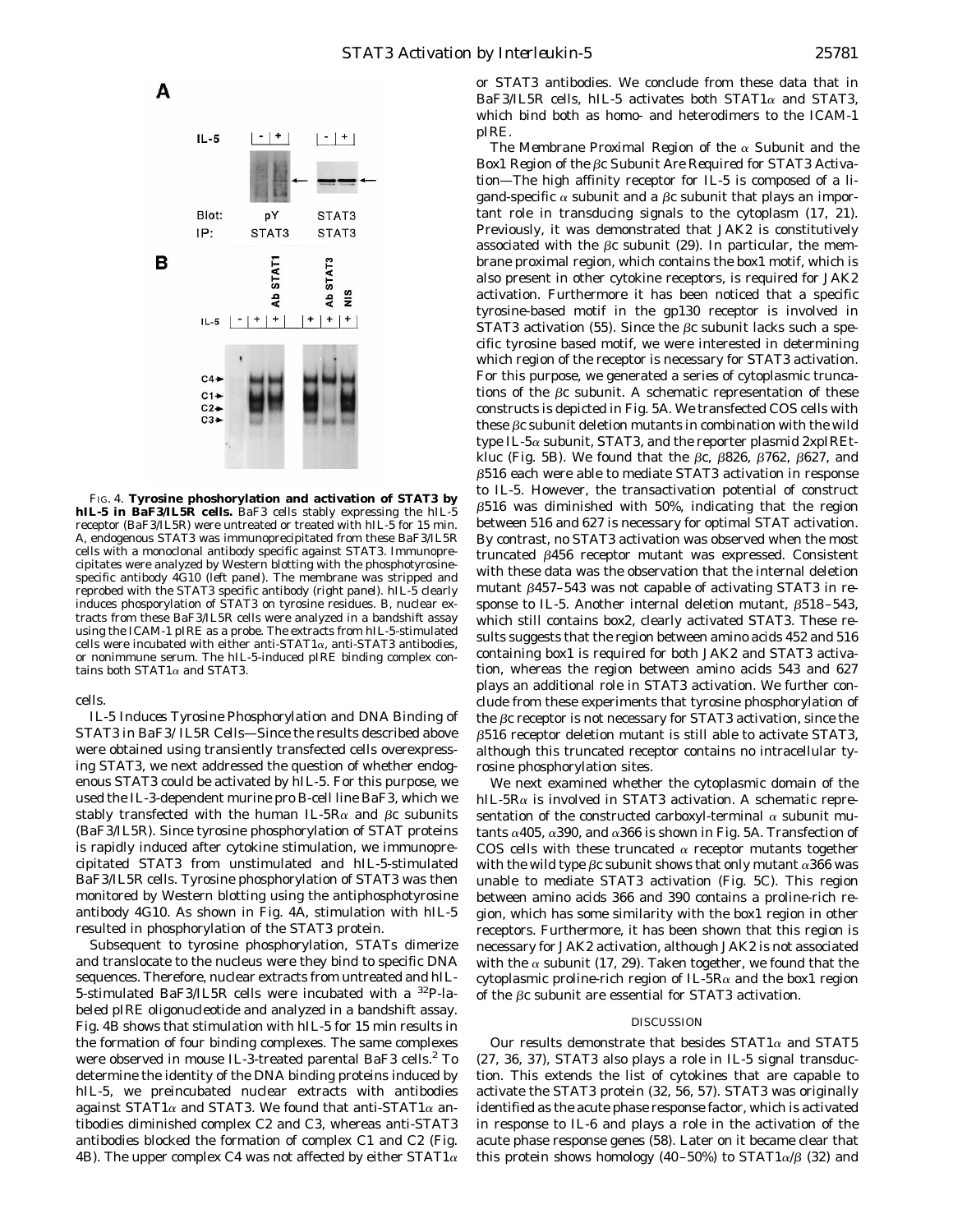

FIG. 5. **Analysis of c-terminally truncated hIL-5 receptor mutants for STAT3 activation.** *A*, schematic representation of the wild type and carboxyl-terminal deletions mutants of the hIL-5 receptor  $\alpha$  and  $\beta$ c subunits. The box1/2 homology regions are shown for the  $\beta$ c chain. A proline-rich region of homology between the  $\alpha$  subunits of receptors for GM-CSF, IL-3, and IL-5 is also shown. *B*, COS cells were transiently transfected with the wild type hIL-5R $\alpha$  together with the wild type human  $\beta c$  chain or one of the  $\beta c$  chain deletion mutants. Furthermore, the expression vectors for STAT3 and a  $\beta$ -galactosidase and the 2xpIREtkluc reporter plasmid were co-transfected. 1 day after transfection, cells were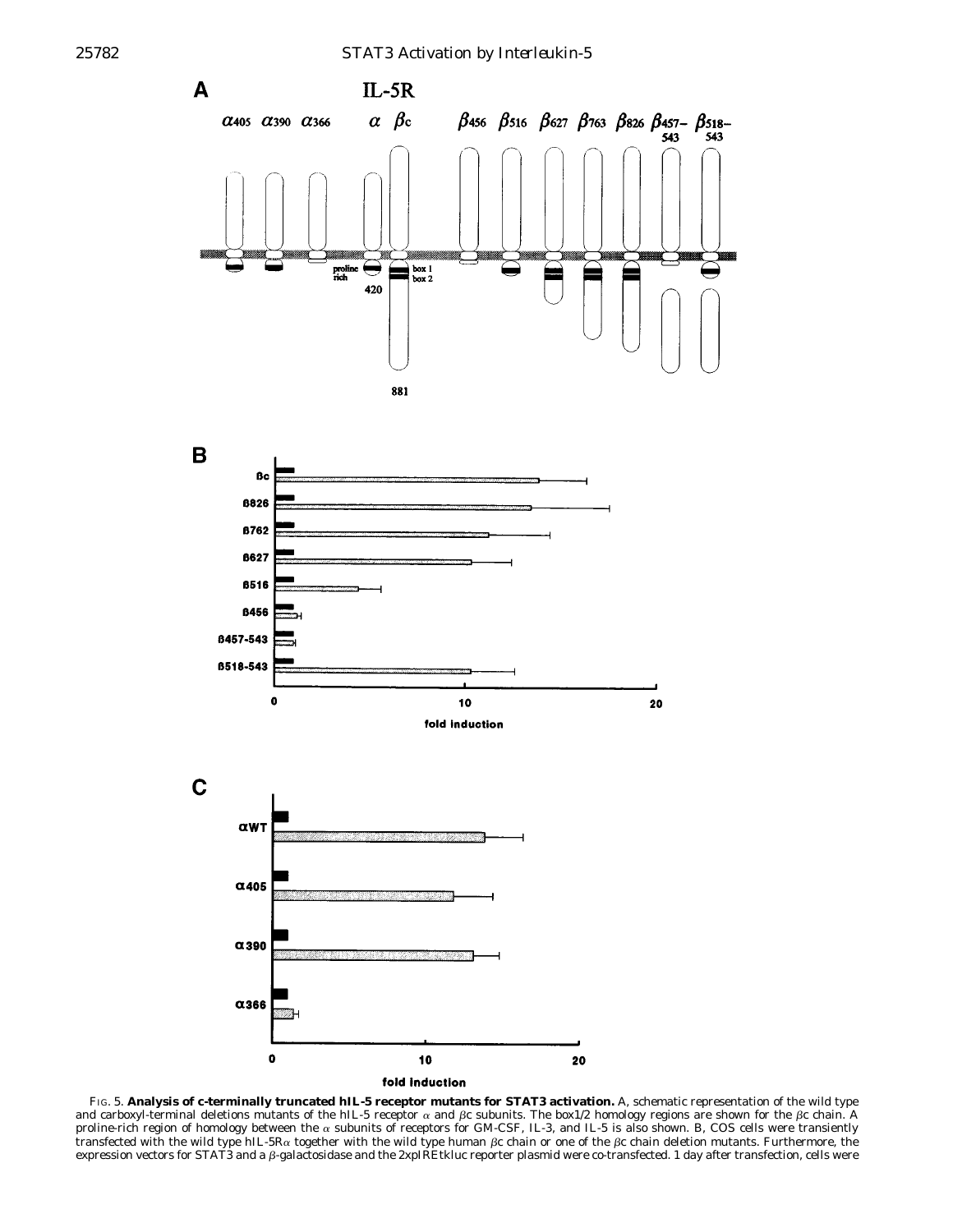was therefore renamed STAT3.

The studies presented here demonstrate that STAT3 is activated in response to IL-5 both at the DNA-binding and transcription-activation level. We performed these experiments in COS cells by reconstitution of the IL-5R together with several members of the STAT family. We found that IL-5 induces specifically the transactivation potential of  $STAT1\alpha$  and STAT3 mediated via the pIRE. Although we were not able to detect an effect of IL-5 to activate the transcriptional potential of STAT5, we found an IL-5-induced increase in DNA-binding of STAT5 to the GRR.<sup>2</sup> The latter finding is in line with recent studies, which demonstrated an increase in DNA-binding but not in transactivation mediated by mSTAT5 in response to growth hormone and erythropoietin in COS cells (37). This means that probably cell type-specific factors play an additional role in the transactivation of the STAT proteins. We reported recently that serine phosphorylation is necessary to mediate STAT3 transactivation (45). Because IL-5 plays a restricted role in hematopoiesis, it can be envisaged that cell type-specific serine/threonine kinases are necessary to activate the transactivation potential of some STAT proteins. A recent report showed induced tyrosine phosphorylation of STAT6 by IL-3 in murine IL-3-dependent myeloid DA-3 cells (39). Although IL-3 and IL-5 use the common  $\beta c$  subunit, we found no activation of STAT6 by IL-5 after overexpression of STAT6 in COS cells. This observation also supports the hypothesis that cell type-specific factors are required for STAT activation. The involvement of STAT3 in IL-5 signaling is further supported by the observation that STAT3 was tyrosine phosphorylated in BaF3/IL5R cells after treatment with hIL-5. The tyrosine phosphorylation of STAT3 is necessary for binding of the STAT3 protein to the ICAM-1 pIRE as can be seen in Fig. 4*B*. We found that hIL-5 induced four DNA-binding complexes in these BaF3/ IL5R cells. Using different STAT antibodies, we identified complex C1 as a STAT3 homodimer, complex C2 as a STAT1 $\alpha$ / STAT3 heterodimer, and C3 as a STAT1 $\alpha$  homodimer, whereas C4 was not supershifted by both antibodies. Recently a similar DNA binding pattern was found when human breast carcinoma T47D cells were treated with IL-6. However, they identified the C4 complex as a multimeric complex composed of STAT3, a 91-kDa (not STAT1 $\alpha$ ), and a 46-kDa protein (59). In conclusion, IL-5 activates both STAT1 $\alpha$  and STAT3 in COS and BaF3 cells. However, the previously described unidentified DNA-binding protein induced by IL-5 in mature human eosinophils was not recognized by a STAT3 antibody.<sup>2</sup> The activation of different STAT proteins by a single cytokine such as IL-5 provides the cell with a mechanism to activate different subsets of target genes depending on the cellular context. For example, STAT3 might play a role in the precursor cells of the eosinophil. This hypothesis is presently tested by differentiating hematopoietic stem cells from cord blood with IL-5 to mature eosinophils.

Signal transduction by the IL-5 receptor is rather poorly characterized. The cytoplasmic domain of the  $\beta c$  subunit is well characterized in the context of the GM-CSF receptor and contains two distinct regions that are responsible for different signals (19). A membrane proximal region of the approximately 60 amino acids is essential for induction of the *c-myc* and *pim*-1 genes as well as for inducing mitogenesis. A distal region of 140 amino acid residues is required for activation of Ras, Raf-1, mitogen-activated protein kinase and p70 S6 kinase. Recently, it has been shown that a cytoplasmic portion containing box1 of

the  $\beta$ c subunit is required for JAK2 activation. Moreover, JAK2 is constitutively associated with the membrane proximal region of the  $\beta c$  chain (29). Deletion analysis of the receptors for growth hormone, erythropoietin, and the interleukin-6 receptor signal transducing protein gp130, showed an absolute requirement of a six amino acid P*XX*P*X*P sequence in box1 for JAK kinase association (60). Furthermore, a proline-rich region in the IL-5 $\alpha$  receptor that resembles box1 in the  $\beta c$  subunit is also important for JAK2 activation (17), although JAK2 is not associated with this region (29). However, not much is known about the involvement of the IL-5R in the activation of STAT proteins. Our results using a series of c-terminally truncated deletion mutants of the  $\alpha$  and  $\beta$  chain demonstrate that the membrane-proximal region of both subunits are required for STAT activation. Recently, the involvement of a specific tyrosine-based motif in the gp130 receptor has been described in the phosphorylation of STAT3 (55). However, receptor deletion mutant  $\beta$ 516 contains no tyrosine phosphorylation sites but was still able to activate STAT3. This means that tyrosinephosphorylation of the  $\beta c$  subunit is not important for STAT3 activation. The same observation was previously shown for  $STAT1\alpha$  activation accomplished via the growth hormone receptor (61). An alternative mechanism could be that the SH2 domain of the STAT3 protein binds to the tyrosine-phosphorylated JAK kinase, or that the SH3 domain of STAT3 binds to the proline-rich box1 region of the  $\beta c$  subunit. Such a mechanism can be explained by the requirement of the membrane-proximal region of the  $\beta c$  subunit for both JAK and STAT activation. This suggests that the precise mechanism by which STAT proteins are activated probably depends on the association of the different JAK kinases to cytokine receptors and on specific binding sites for STAT proteins on the cytokine receptor. Therefore, further studies are required to determine the precise molecular mechanism by which STAT proteins are activated via the  $\beta c$  subunit of the IL-5 receptor.

*Acknowledgments—*We thank James E. Darnell, Jr., Steven L. McKnight, Bernd Groner, Jan Tavernier, Ed Sanders, Roberto Solari, and Hans Yssel for the kind gift of plasmids and cell lines. We also thank Dilnya Fattah for hIL-5 and Paul Coffer for critical reading the manuscript.

#### REFERENCES

- 1. Arai, K. I., Lee, F., Miyajima, A., Miyatake, S., Arai, N., and Yokota, T. (1990) *Annu. Rev. Biochem.* **59,** 783– 836
- 2. Lopez, A. F., Elliott, M. J., Woodcock, J., and Vadas, M. A. (1992) *Immunol. Today* **13,** 495–500
- 3. Ogawa, M. (1993) *Blood* **81,** 2844 –2853
- 4. Clutterbuck, E. J., Hirst, E. M., and Sanderson, C. J. (1989) *Blood* **73,** 1504 –1512
- 5. Campbell, H. D., Tucker, W. Q. J., Hort, Y., Martinson, M. E., Mayo, G., Clutterbuck, E. J., Sanderson, C. J., and Young, I. G. (1987) *Proc. Natl. Acad. Sci. U. S. A.* **84,** 6629 – 6633
- 6. Sanderson, C. J., Warren, D. J., and Strath, M. (1985) *J. Exp. Med.* **162,** 60 –74
- 7. Silberstein, D. S., Owen, W. F., Gasson, J. C., DiPersio, J. F., Golde, D. W., Bina, J. C., Soberman, R., Austen, K. F., and David, J. R. (1986) *J. Immunol.* **137,** 3290 –3294
- 8. Lopez, A. F., Sanderson, C. J., Gamble, J. R., Campbell, H. D., Young, I. G., and Vadas, M. A. (1988) *J. Exp. Med.* **167,** 219 –224 9. Fujisawa, T., Abu Ghazaleh, R., Kita, H., Sanderson, C. J., and Gleich, G. J.
- (1990) *J. Immunol.* **144,** 642– 646
- 10. van der Bruggen, T., Kok, P. T. M., Raaijmakers, J. A. M., Verhoeven, A. J., Kessels, R. G. C., Lammers, J. W. J., and Koenderman, L. (1993) *J. Leukocyte Biol.* **53,** 347–353
- 11. van der Bruggen, T., Kok, P. T. M., Raaijmakers, J. A. M., Lammers, J. W. J., and Koenderman, L. (1994) *J. Immunol.* **153,** 2729 –2735
- 12. Chihara, J., Plumas, J., Gruart, V., Tavernier, J., Prin, L., Capron, A., and Capron, M. (1990) *J. Exp. Med.* **172,** 1347–1351
- 13. Ingley, E., and Young, I. G. (1991) *Blood* **78,** 339 –344
- 14. Tavernier, J., Devos, R., Cornelis, S., Tuypens, T., Van der Heyden, J., Fiers,

incubated for 16 h with IL-5. The cells were then harvested, and  $\beta$ -galactosidase and luciferase activities were determined. Luciferase activities were normalized to galactosidase activities. -Fold induction of luciferase activity in IL-5-treated (*gray bars*) compared with untreated control (*black bars*) cells is shown. Values represent the averages of five different experiments  $\pm$  S.E. The region between 456 and 516 is necessary for STAT3 activation by IL-5. *C*, transfections were performed with the wild type  $\beta$ c chain together with the the wild type  $\alpha$  subunit or one of the  $\alpha$  chain deletion mutants as described above. The region between 366 and 390 is necessary for STAT3 activation by IL-5.